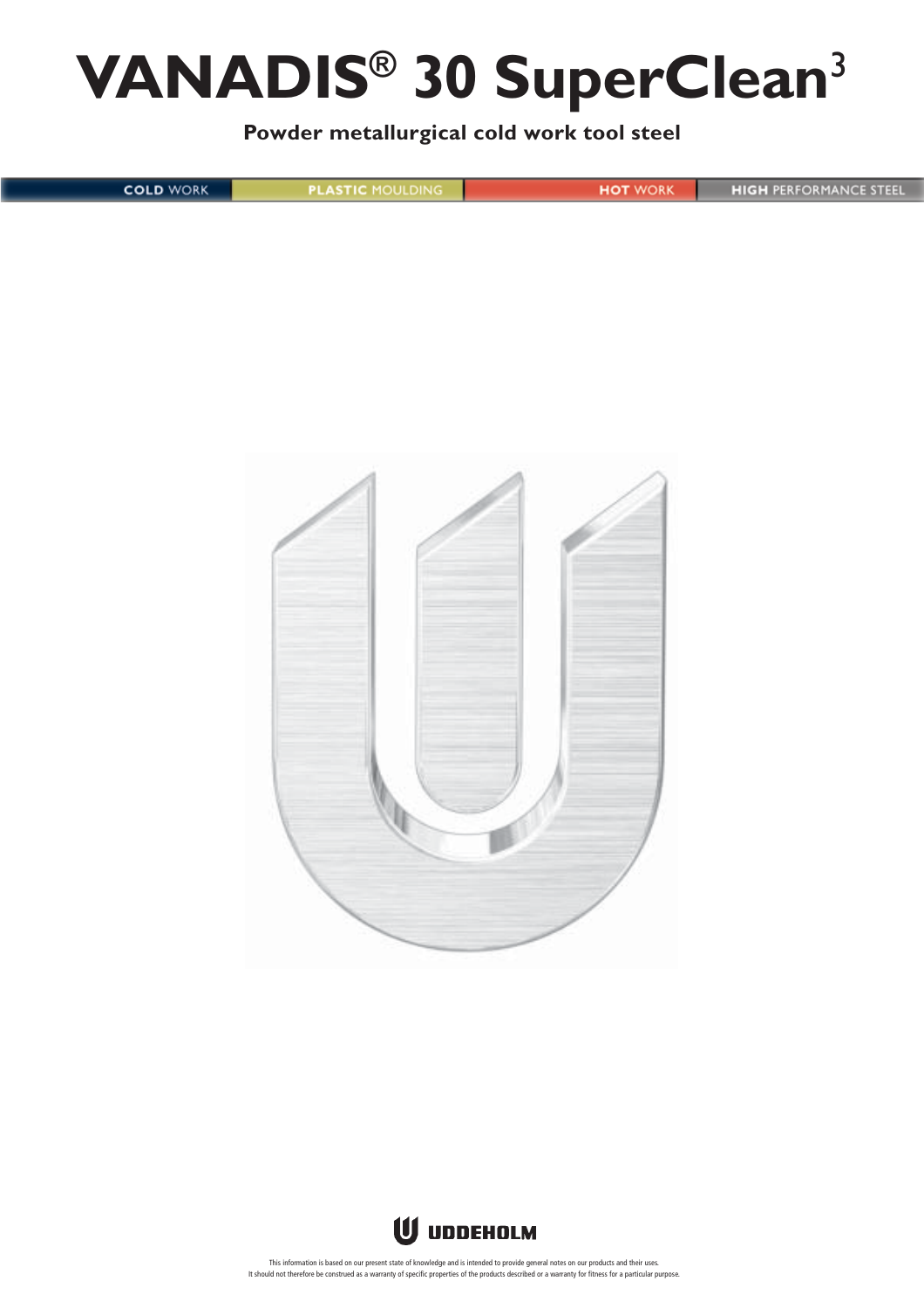## **Applications**

Vanadis 30 is a cobalt alloyed high performance PM high speed steel. The cobalt addition of approx. 8,5% has a positive influence on the hot strength/ hot hardness, temper resistance and modulus of elasticity. The presence of cobalt has little influence on wear resistance. As cobalt does not form carbides, the wear resistance of Vanadis 30 is more or less the same as for steels with the same base analysis but without cobalt (e.g. Vanadis 23). On the other hand, its presence reduces the toughness and hardenability somewhat but increases compressive strength and high temperature properties.

### **FOR COLD WORK**

- The combination of high wear resistance and unusually good compressive strength can be put to use in tooling for heavy forming operations.
- In some cold work operations, the active surface (e.g. cutting edge or forming surface) of a tool can reach temperatures in excess of 200°C (390°F). Such conditions can be found in tooling running on high speed presses. Also, development of high temperatures in the tooling can be expected in heavy forming operations.

## **Properties**

## **PHYSICAL DATA**

| Temperature                                                                                |            | $20^{\circ}$ C<br>(68°F)      | $400^{\circ}$ C<br>(750°F)                    | $600^{\circ}$ C<br>$(1112^{\circ}F)$          |
|--------------------------------------------------------------------------------------------|------------|-------------------------------|-----------------------------------------------|-----------------------------------------------|
| Density, $kg/m3$<br>$lbs/in^3$                                                             | (1)<br>(1) | 8040<br>0,287                 | 7935<br>0,285                                 | 7880<br>0,284                                 |
| Modulus of<br>elasticity<br><b>MPa</b><br>ksi                                              | (2)<br>(2) | 240 000<br>$34 \times 10^{3}$ | 214 000<br>$31 \times 10^{3}$                 | 192 000<br>$28 \times 10^{3}$                 |
| Coefficient of thermal<br>expansion per<br>°C from 20°C<br>$\degree$ F from 68 $\degree$ F | (2)<br>(2) |                               | $11,8 \times 10^{-6}$<br>$6.5 \times 10^{-6}$ | $12,3 \times 10^{-6}$<br>$6,8 \times 10^{-6}$ |
| Thermal<br>conductivity<br>W/m•°C<br>Btu in/(ft <sup>2</sup> h <sup>o</sup> F)             | (2)<br>(2) | 22<br>152                     | 26<br>180                                     | 25<br>173                                     |
| Specific heat<br>J/kg $\degree$ C<br>Btu/lb °F                                             | (2)<br>(2) | 420<br>0,10                   | 510<br>0,12                                   | 600<br>0,14                                   |

 $(1)$  = for the soft annealed condition.

 $(2)$  = for the hardened and tempered condition.

### **BEND STRENGTH AND DEFLECTION**



## **General**

Vanadis 30 is a W-Mo-V-Co alloyed PM high speed steel characterized by:

- High wear resistance
- High compressive strength at high hardness
- Good through hardening properties
- Good toughness
- Good dimensional stability on heat treatment
- Good grindability and machinability
- Very good temper resistance.

| <b>Typical</b><br>analysis % | C<br>1,28                                        | Cr<br>4,2 | Mo<br>5,0 | W<br>6,4 | ٧<br>3,1 | Co<br>8,5 |  |
|------------------------------|--------------------------------------------------|-----------|-----------|----------|----------|-----------|--|
| Standard<br>specification    | (W.-Nr. 1.3207) AISI M2+Co                       |           |           |          |          |           |  |
| Delivery<br>condition        | Soft annealed, max. 300 HB<br>Drawn, max. 320 HB |           |           |          |          |           |  |
| Colour code                  | Dark green                                       |           |           |          |          |           |  |

Punches for high performance. A suitable application for Vanadis 30.

Four-point bend testing. Specimen size: 5 mm (0,2") Ø. Loading rate: 5 mm/min (0,2"/min.). Austenitizing temperature: 1050–1180°C (1920– 2160°F).

Tempering: 3 x 1 h at 560°C (1040°F), air cooling to room temperature.

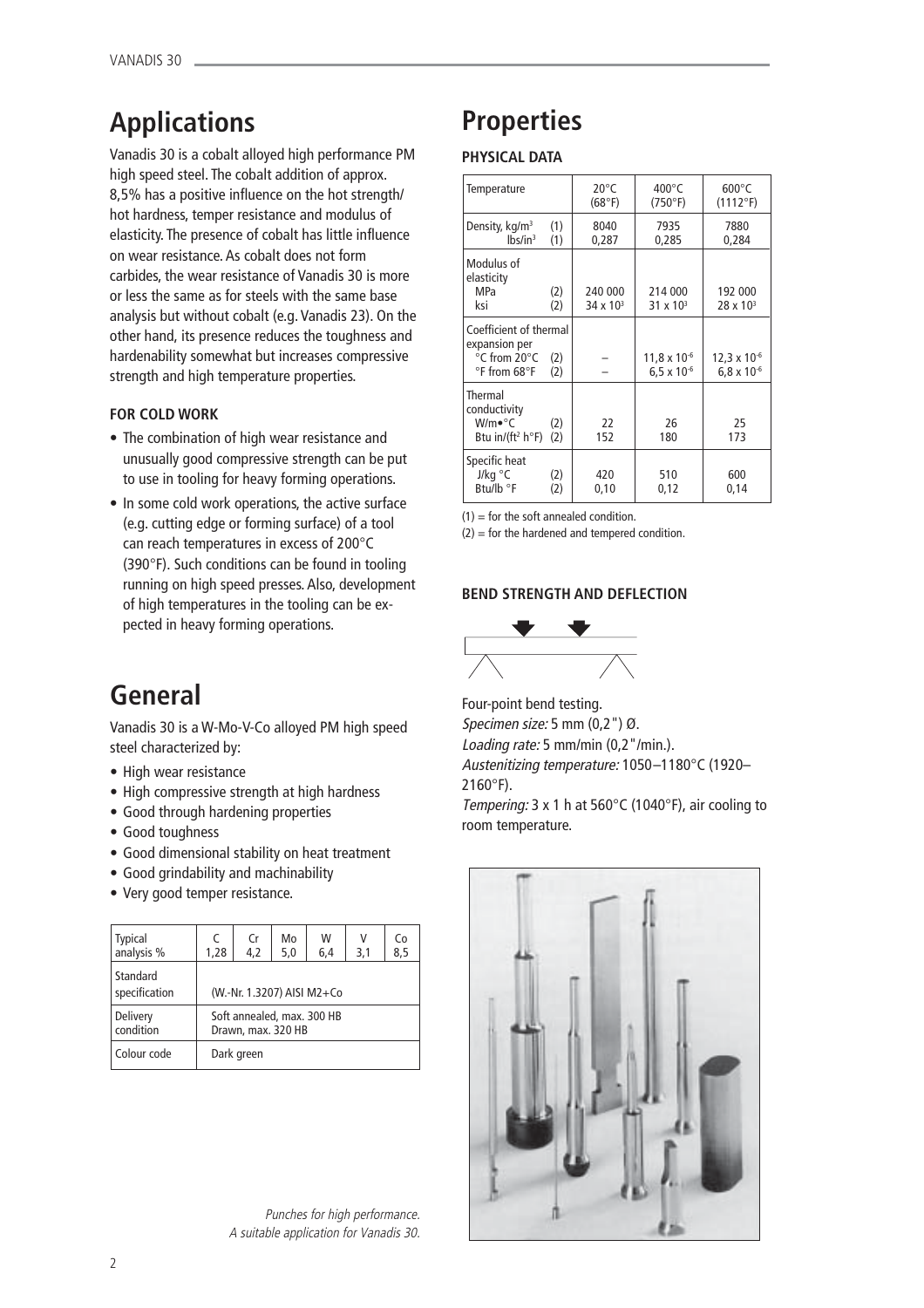

### **HIGH TEMPERATURE PROPERTIES**



Change in hardness versus holding time for different working temperatures

Austenitizing temperature: 1050–1130°C (1920– 2070°F).

Tempering: 3 x 1 h at 560°C (1040F).



## **Heat treatment**

## **SOFT ANNEALING**

Protect the steel and heat through to 850–900°C (1560–1650°F). Then cool in the furnace at 10°C/h (20°F/h) to 700°C (1290°F), then freely in air.

## **STRESS RELIEVING**

After rough machining the tool should be heated through to 600–700°C (1110–1290°F), holding time 2 hours. Cool slowly to 500°C (930°F), then freely in air.

### **HARDENING**

Pre-heating temperature: 450–500°C (840–930°F) and 850–900°C (1560–1650°F).

Austenitizing temperature: 1050–1180°C (1920– 2160°F), according to the desired final hardness, see diagram below.

The tool should be protected against decarburization and oxidation during hardening.

### Hardness after tempering 3 times for one hour at 560°C (1040°F)

Final hardness HRC



Hardness for different austenitizing temperatures after tempering 3 times for one hour at 560°C  $(\pm 1$  HRC)

| HRC | °C   | °F   |
|-----|------|------|
| 60  | 1000 | 1832 |
| 62  | 1050 | 1922 |
| 64  | 1100 | 2012 |
| 66  | 1150 | 2102 |
| 67  | 1180 | 2156 |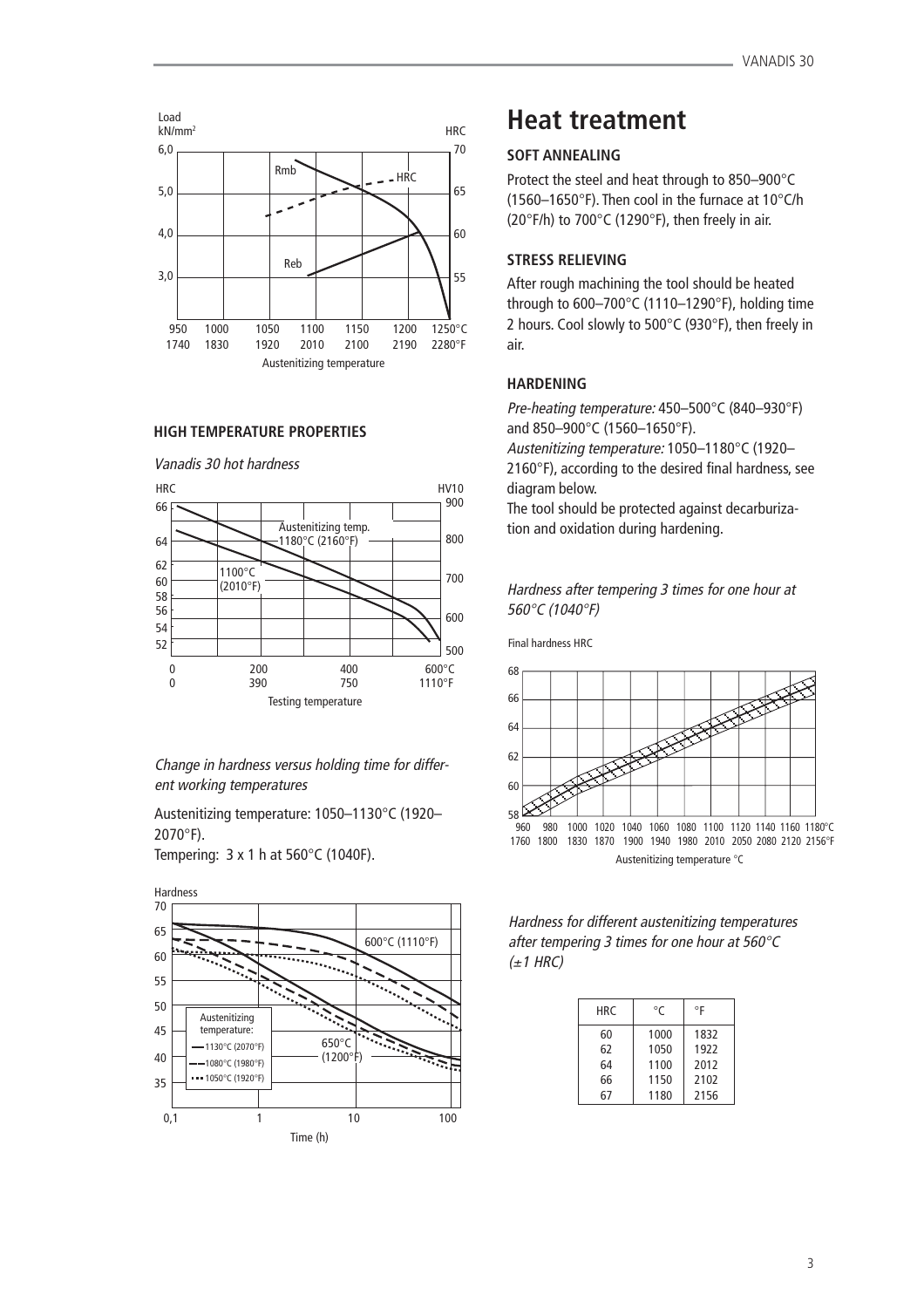## Recommended holding time



 $*$  Holding time  $=$  time at austenitizing temperature after the tool is fully heated through.

Total soaking time in a salt bath after pre-heating in two stages at 450°C (840°F) and 850°C (1560°F)



## CCT-graph (continuous cooling)

Austenitizing temperature 1180°C (2160°F).

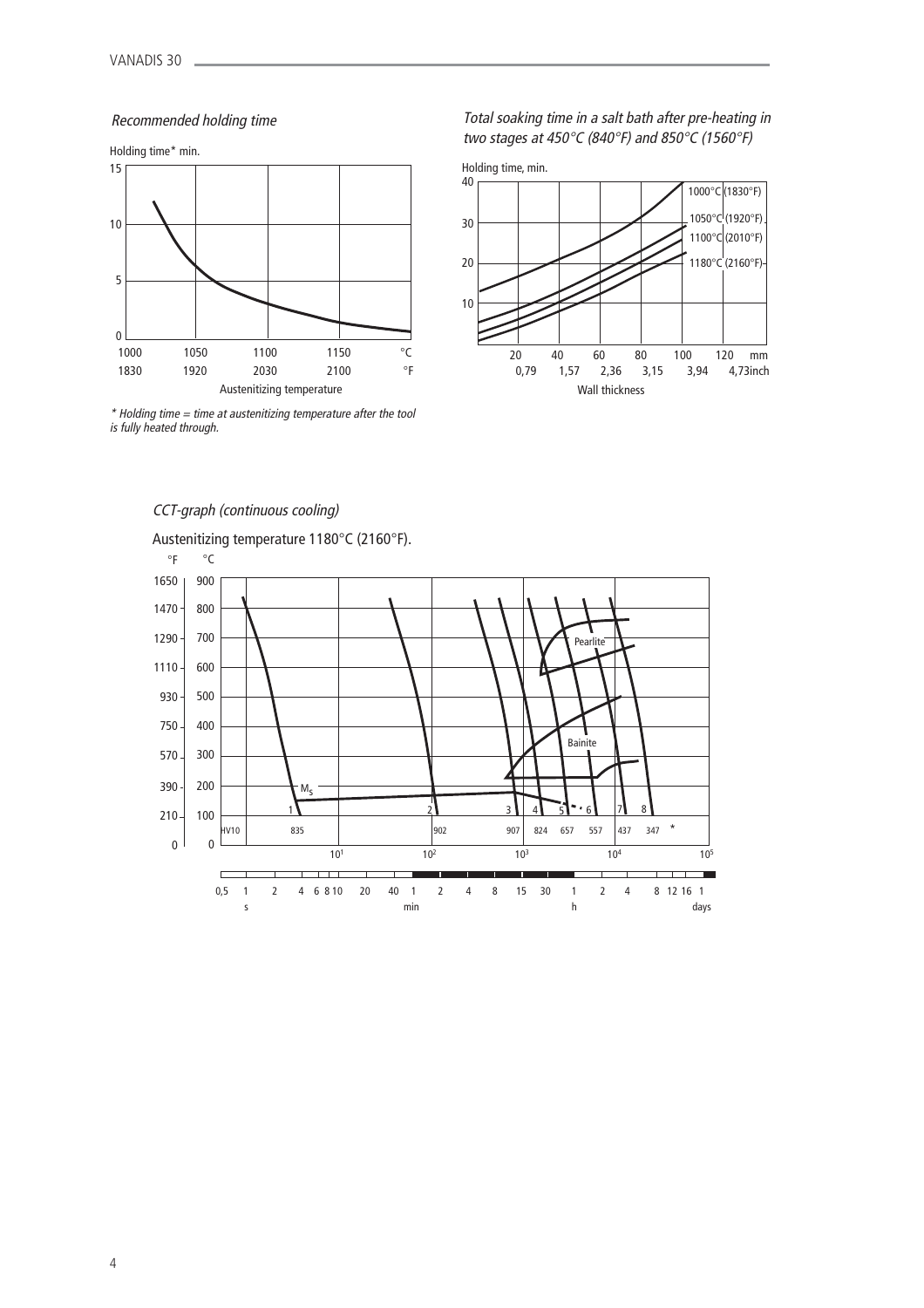### **QUENCHING MEDIA**

- Martempering bath at approx. 540°C (1004°F)
- Vacuum furnace with high speed gas at sufficient overpressure.

Note. 1: Quenching should be continued until the temperature of the tool reaches approx. 50°C (122°F). The tool should then be tempered immediately.

Note. 2: In order to obtain a high toughness, the cooling speed in the core should be at least 10°C/sec. (20°F/sec.). This is valid for cooling from the austenitizing temperature down to approx. 540°C (1004°F). After temperature equalization between the surface and core, the cooling rate of approx. 5°C/sec. (10°F/sec.) can be used. The above cooling cycle results in less distortion and residual stresses.

### **TEMPERING**

Tempering should always be carried out at 560°C (1040°F) irrespective of the austenitizing temperature. Temper three times for one hour at full temperature. The tool should be cooled to room temperature between the tempers. The retained austenite content will be less than 1% after this tempering cycle.

#### **DIMENSIONAL CHANGES**

Dimensional changes after hardening and tempering. Heat treatment: austenitizing between 1050– 1140°C (1920–2080°F) and tempering 3 x 1h at 560°C (1040°F). Specimen size: 80 x 80 x 80 mm (2,91 x 2,91 x 2,91 in.) and 100 x 100 x 25 mm (3,94 x 3,94 x 0,99 in.). Dimensional changes: growth in length, width and thickness: +0,03% to +0,13%.

## **Surface treatments**

Some tools are given a surface treatment in order to reduce friction and increase tool wear resistance. The most commonly used treatments are nitriding and surface coating with wear resistant layers of titanium carbide and titanium nitride (CVD, PVD).

Vanadis 30 has been found to be particularly suitable for titanium carbide and titanium nitride coatings. The uniform carbide distribution in Vanadis 30 facilitates bonding of the coating and reduces the spread of dimensional changes resulting from hardening. This, together with its high strength and toughness, makes Vanadis 30 an ideal substrate for high-wear surface coatings.

#### **NITRIDING**

A brief immersion in a special salt bath to produce a nitrided diffusion zone of 2–20 µm is recommended. This reduces friction on the envelope surface of punches and has various other advantages.



## **PVD**

Physical vapour deposition, PVD, is a method of applying a wear-resistant coating at temperatures between 200–500°C (390–930°F). As Vanadis 30 is high temperature tempered at 560°C (1040°F), there is no danger of dimensional changes during PVD coating.

## **CVD**

Chemical vapour deposition, CVD, is used for applying wear resistant surface coatings at a temperature of around 1000°C (1830°F). It is recommended that the tools should be separately hardened and tempered in a vacuum furnace after surface treatment.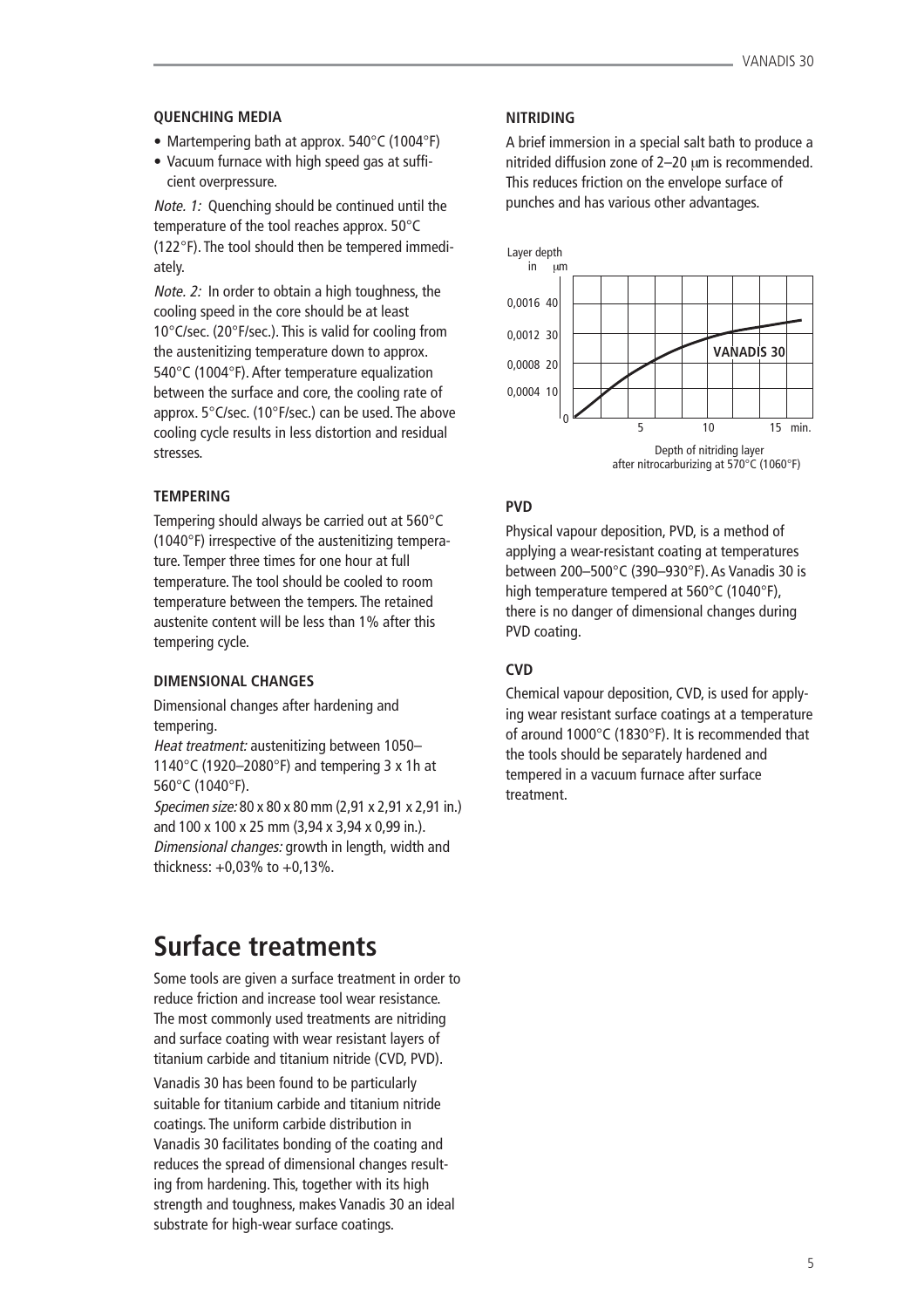## **Cutting data recommendations**

The cutting data below are to be considered as guiding values which must be adapted to existing local conditions. More information can be found in the Uddeholm publication "Cutting data recommendations"

## **Condition: Soft annealed to approx. 300 HB**

## **TURNING**

| Cutting data<br>parameters               | Turning with carbide<br>Rough<br>turning | Turning<br>with HSS<br>Fine<br>turning |                                 |
|------------------------------------------|------------------------------------------|----------------------------------------|---------------------------------|
| Cutting speed $(v_c)$<br>m/min<br>f.p.m. | $80 - 110$<br>262-361                    | $110 - 140$<br>$361 - 459$             | $10 - 15$<br>$33 - 49$          |
| Feed (f)<br>mm/r<br>i.p.r.               | $0,2-0,4$<br>$0,008 - 0,016$             | $0,05 - 0,2$<br>$0,002 - 0,008$        | $0,05 - 0,3$<br>$0,002 - 0,012$ |
| Depth of cut $(a_n)$<br>mm<br>inch       | $2 - 4$<br>$0.08 - 0.16$                 | $0,5 - 2$<br>$0.02 - 0.08$             | $0,5 - 3$<br>$0,02 - 0,12$      |
| Carbide<br>designation ISO               | K20, P10-P20<br>Coated<br>carbide*       | K15, P10<br>Coated<br>carbide*         |                                 |

\* Use a wear resistant CVD-coated carbide grade

## **DRILLING**

## **High speed steel twist drill**

| Drill diameter<br>Cutting speed $v_c$<br>$m/min$ .<br>inch<br>mm |                                                   | f.p.m.                                           | Feed f<br>mm/r<br>i.p.r.                             |  |                                                                                                          |
|------------------------------------------------------------------|---------------------------------------------------|--------------------------------------------------|------------------------------------------------------|--|----------------------------------------------------------------------------------------------------------|
| $-5$<br>$5 - 10$<br>$10 - 15$<br>$15 - 20$                       | $-3/16$<br>$3/16 - 3/8$<br>$3 8-5 8$<br>$5 8-3 4$ | $8 - 10*$<br>$8 - 10*$<br>$8 - 10*$<br>$8 - 10*$ | $27 - 33*$<br>$27 - 33*$<br>$27 - 33*$<br>$27 - 33*$ |  | $0,05-0,15$ 0,002-0,006<br>$0,15-0,20$ 0,006-0,008<br>$0,20-0,25$ 0,008-0,010<br>$0,25-0,35$ 0,010-0,014 |

For coated HSS drill  $v = 14-16$  m/min. (46-52 f.p.m.)

## **Carbide drill**

|                                            | Type of drill                           |                                        |                                        |  |  |  |
|--------------------------------------------|-----------------------------------------|----------------------------------------|----------------------------------------|--|--|--|
| Cutting data<br>parameters                 | Indexable<br>insert                     | Solid<br>carbide                       | Brazed<br>carbide <sup>1)</sup>        |  |  |  |
| Cutting<br>speed, $v_c$<br>m/min<br>f.p.m. | $100 - 130$<br>328-435                  | $50 - 70$<br>164-230                   | $25 - 35$<br>$82 - 115$                |  |  |  |
| Feed, f<br>mm/r<br>i.p.r.                  | $0,05 - 0,15^{2}$<br>$0,002 -0,006^{2}$ | $0,10-0,25^{2}$<br>$0.004 - 0.010^{2}$ | $0,15-0,25^{2}$<br>$0,006 - 0,010^{2}$ |  |  |  |

 $1)$  Drill with internal cooling channels and brazed tip.

2) Depending on drill diameter.

## **MILLING**

## **Face and square shoulder milling**

|                                          | Milling with carbide         |                                         |  |  |  |
|------------------------------------------|------------------------------|-----------------------------------------|--|--|--|
| Cutting data<br>parameters               | Rough milling                | Fine milling                            |  |  |  |
| Cutting speed $(v_c)$<br>m/min<br>f.p.m. | $40 - 80$<br>131-265         | $80 - 110$<br>$265 - 361$               |  |  |  |
| Feed $(fz)$<br>mm/tooth<br>inch/tooth    | $0,2-0,4$<br>$0.008 - 0.016$ | $0,1-0,2$<br>$0.004 - 0.008$            |  |  |  |
| Depth of cut $(a_n)$<br>mm<br>inch       | $2 - 4$<br>$0.08 - 0.16$     | $-2$<br>$-0.08$                         |  |  |  |
| Carbide<br>designation ISO               | K20-P20<br>Coated carbide*   | K15-P15<br>Coated carbide*<br>or cermet |  |  |  |

\* Use a wear resistant CVD-coated carbide grade

## **End milling**

|                                            | Type of mill                                               |                                                   |                                                            |  |  |  |
|--------------------------------------------|------------------------------------------------------------|---------------------------------------------------|------------------------------------------------------------|--|--|--|
| Cutting data<br>parameters                 | Solid<br>carbide                                           | Carbide<br>indexable<br>insert                    | High <sup>2</sup><br>speed steel                           |  |  |  |
| Cutting<br>speed $(vc)$<br>m/min<br>f.p.m. | $35 - 45$<br>115-150                                       | $70 - 90$<br>230-300                              | $12 - 16$<br>$39 - 52$                                     |  |  |  |
| Feed $(f2)$<br>mm/tooth<br>inch/tooth      | $0,01-0,2$ <sup>1)</sup><br>$0.0004 - 0.008$ <sup>1)</sup> | $0,06 - 0,21$<br>$0.002 - 0.008$ <sup>1)</sup>    | $0,01-0,3$ <sup>1)</sup><br>$0.0004 - 0.012$ <sup>1)</sup> |  |  |  |
| Carbide<br>designation<br>ISO              |                                                            | K15,<br>P10-P20<br>Coated<br>carbide <sup>3</sup> |                                                            |  |  |  |

<sup>1)</sup> Depending on radial depth of cut and cutter diameter.

<sup>2)</sup> Uncoated high speed steel mill is not recommeded

3) Use a wear resistant CVD-coated carbide grade

## **GRINDING**

General grinding wheel recommendation is given below. More information can be found in the Uddeholm publication "Grinding of Tool Steel".

| Type of grinding                | Annealed<br>condition | Hardened<br>condition                      |
|---------------------------------|-----------------------|--------------------------------------------|
| Face grinding<br>straight wheel | A 46 HV               | B151 R50 B31)<br>A 46 HV <sup>2)</sup>     |
| Face grinding<br>segments       | A 36 GV               | A 46 GV                                    |
| Cylindrical<br>grinding         | A 60 KV               | B151 R50 B3 <sup>1)</sup><br>A 60 $KV^{2}$ |
| Internal grinding               | A 60 JV               | B151 R75 B31)<br>A 60 IV                   |
| Profile grinding                | A 100 JV              | B126 R100 B61)<br>A 120 JV <sup>2)</sup>   |

 $1)$  If possible use CBN wheels for this application.

<sup>2)</sup> Preferable a wheel type containing sintered  $Al_2O_3$  (seeded gel)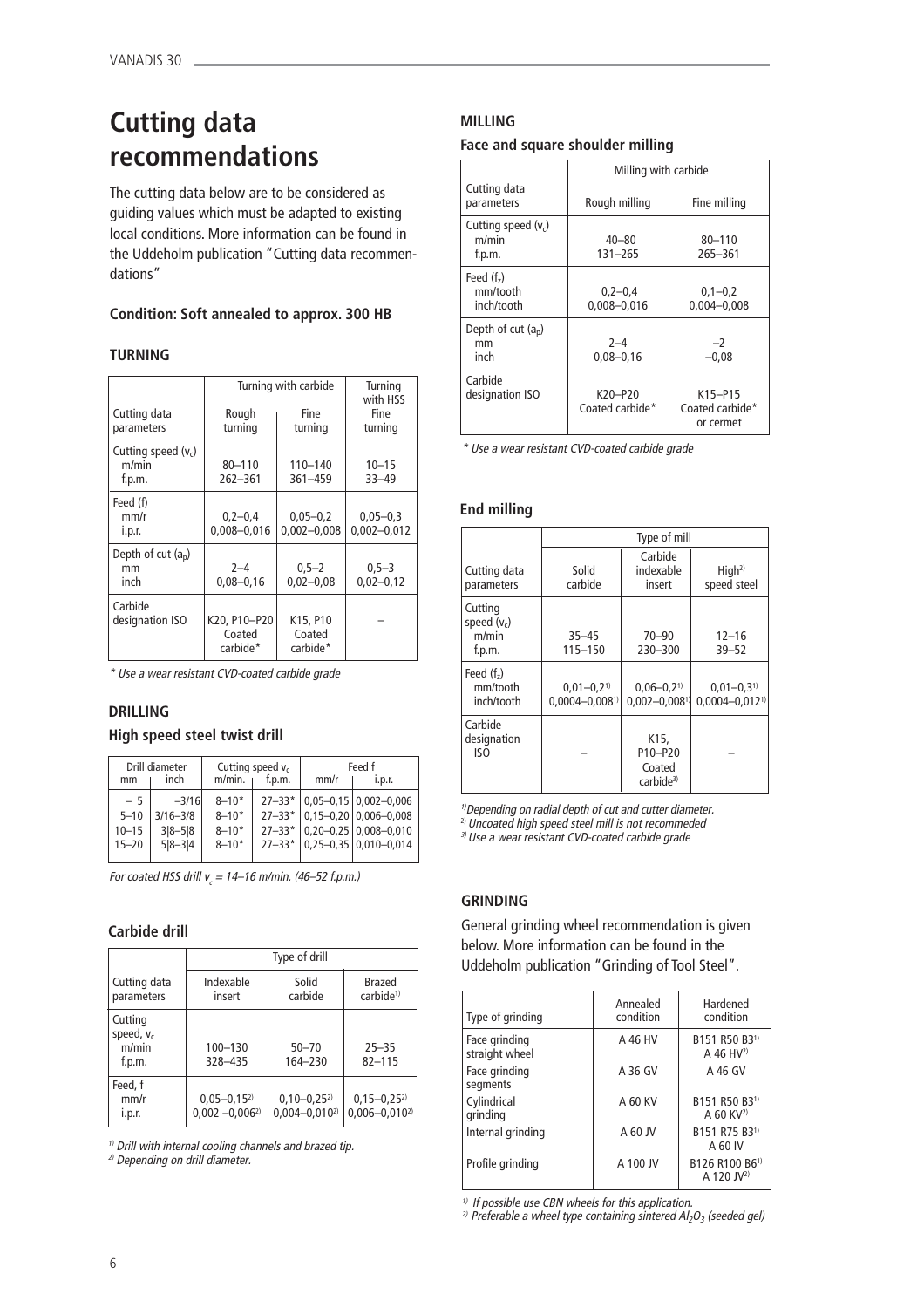## **EDM**

If EDM is performed in the hardened and tempered condition, finish with "finesparking", i.e. low current, high frequency. For optimal performance the EDM'd surface should then be ground/polished and the tool retempered at approx. 535°C (995°F).

## **Further information**

Please, contact your local Uddeholm office for further information on the selection, heat treatment, application and availability of Uddeholm tool steels.

## **Relative comparison of Uddeholm cold work tool steels**

| Uddeholm grade          | Hardness/<br>Resistance<br>to plastic<br>deformation | Machin-<br>ability | Grind-<br>ability | Dimension<br>stability                                                                   | Abrasive<br>wear                                                                                               | Resistance to<br>Adhesive<br>wear                                                                              | Fatigue crackingresistance<br>Ductility/<br>resistance to<br>chipping | Toughness/<br>gross<br>cracking                                                                                |
|-------------------------|------------------------------------------------------|--------------------|-------------------|------------------------------------------------------------------------------------------|----------------------------------------------------------------------------------------------------------------|----------------------------------------------------------------------------------------------------------------|-----------------------------------------------------------------------|----------------------------------------------------------------------------------------------------------------|
| ARNE                    |                                                      |                    |                   |                                                                                          |                                                                                                                |                                                                                                                |                                                                       |                                                                                                                |
| CALMAX                  |                                                      |                    |                   |                                                                                          |                                                                                                                | <b>Service Service</b>                                                                                         |                                                                       |                                                                                                                |
| <b>CALDIE</b>           |                                                      |                    |                   |                                                                                          |                                                                                                                |                                                                                                                |                                                                       |                                                                                                                |
| <b>RIGOR</b>            |                                                      |                    |                   |                                                                                          | <b>Contract</b>                                                                                                | and the state of the state of the state of the state of the state of the state of the state of the state of th |                                                                       | and the state of the state of the state of the state of the state of the state of the state of the state of th |
| <b>SLEIPNER</b>         |                                                      |                    |                   | $\mathcal{L}(\mathcal{L})$ and $\mathcal{L}(\mathcal{L})$ and $\mathcal{L}(\mathcal{L})$ | and the state of the state of the state of the state of the state of the state of the state of the state of th | <b>Service Service</b>                                                                                         |                                                                       | and the state of the state of the state of the state of the state of the state of the state of the state of th |
| <b>SVERKER 21</b>       |                                                      |                    |                   |                                                                                          |                                                                                                                |                                                                                                                |                                                                       |                                                                                                                |
| <b>SVERKER 3</b>        |                                                      |                    |                   |                                                                                          |                                                                                                                |                                                                                                                |                                                                       |                                                                                                                |
| <b>VANADIS 4 Extral</b> |                                                      |                    |                   |                                                                                          |                                                                                                                |                                                                                                                |                                                                       |                                                                                                                |
| VANADIS 6               |                                                      |                    |                   |                                                                                          |                                                                                                                |                                                                                                                |                                                                       |                                                                                                                |
| <b>VANADIS 10</b>       |                                                      |                    |                   |                                                                                          |                                                                                                                |                                                                                                                |                                                                       |                                                                                                                |
| <b>VANADIS 23</b>       |                                                      |                    |                   |                                                                                          |                                                                                                                |                                                                                                                |                                                                       |                                                                                                                |
| <b>VANADIS 30</b>       |                                                      |                    |                   |                                                                                          |                                                                                                                |                                                                                                                |                                                                       |                                                                                                                |
| VANADIS 60              |                                                      |                    |                   |                                                                                          |                                                                                                                |                                                                                                                |                                                                       |                                                                                                                |
| AISI M:2                |                                                      |                    |                   |                                                                                          |                                                                                                                |                                                                                                                |                                                                       |                                                                                                                |

**MATERIAL PROPERTIES AND RESISTANCE TO FAILURE MECHANISMS**